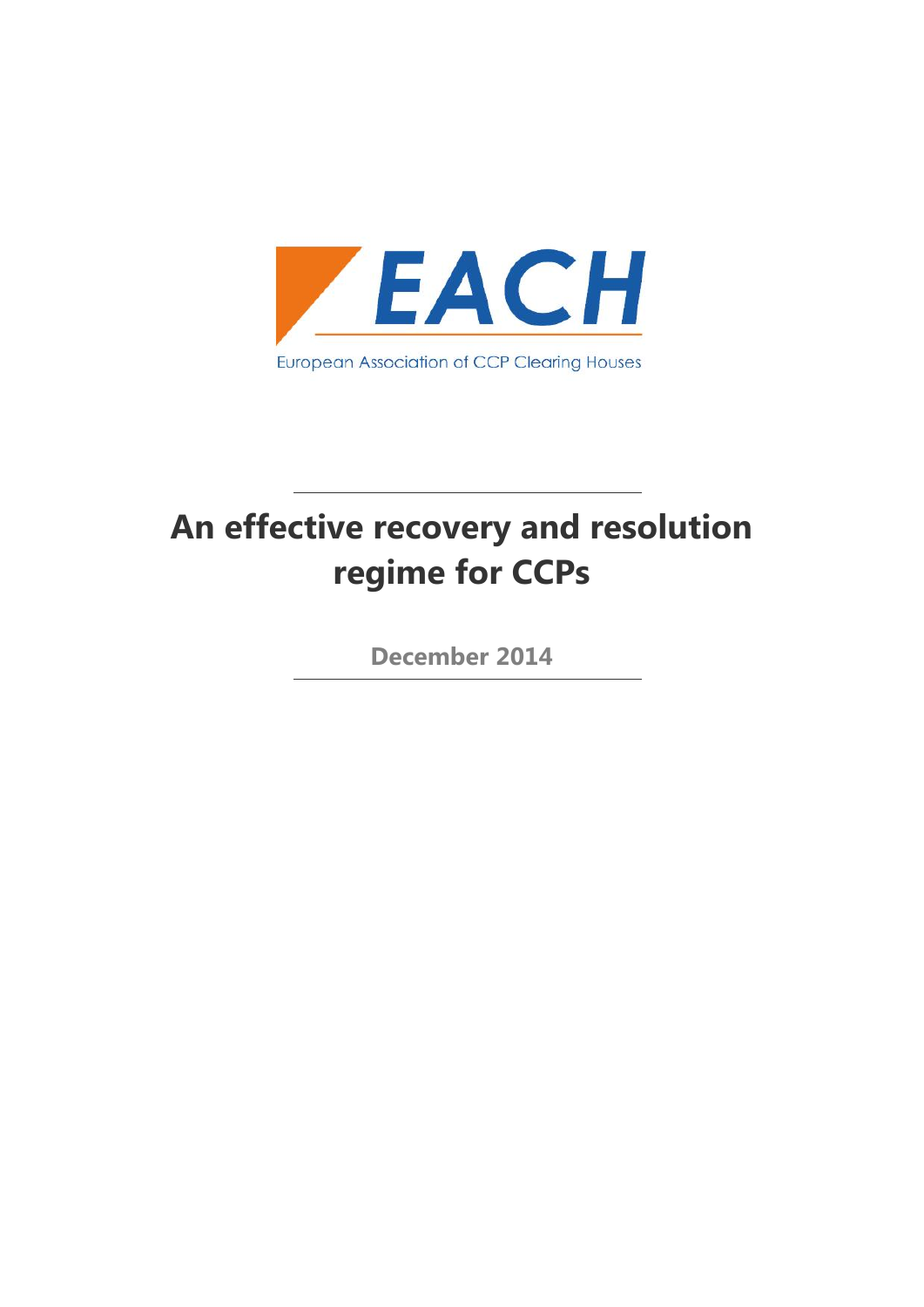| 1. |                                                                                         |  |
|----|-----------------------------------------------------------------------------------------|--|
| 2. | Why are CCPs important for the stability of the financial system?4                      |  |
| 3. |                                                                                         |  |
| 4. |                                                                                         |  |
| 5. |                                                                                         |  |
| 6. |                                                                                         |  |
|    | 6.1. What are the key principles of an effective recovery framework for CCPs? 12        |  |
|    | 6.2. Analysis of recovery tools to cover credit losses from clearing member defaults 12 |  |
|    |                                                                                         |  |
|    |                                                                                         |  |
| 7. |                                                                                         |  |
|    |                                                                                         |  |
|    |                                                                                         |  |
|    |                                                                                         |  |
| 9. |                                                                                         |  |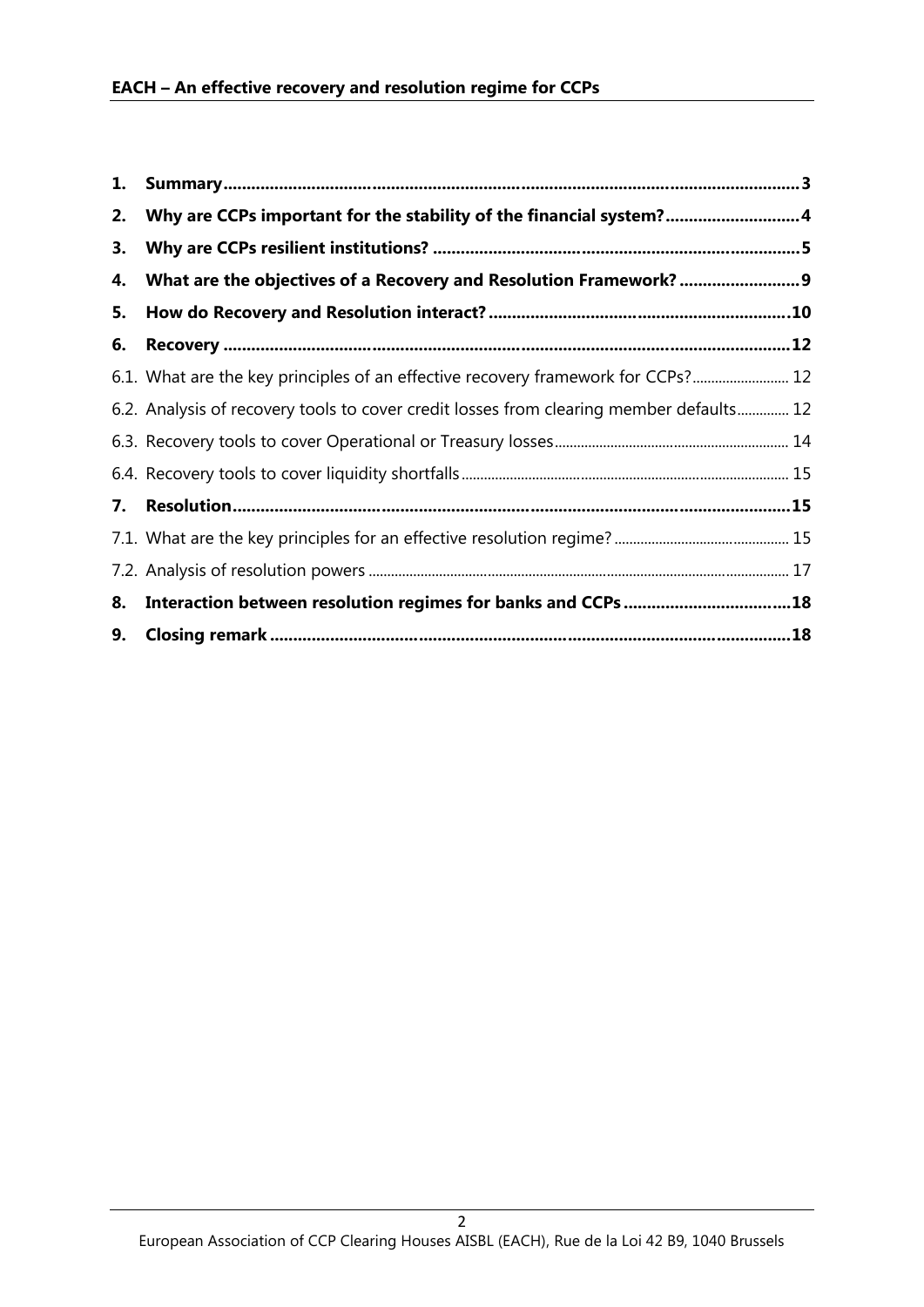# **1. Summary**

The European Association of CCP Clearing Houses (EACH) represents the interests of 20 central counterparties (CCPs) in Europe. Since 1992, EACH has worked with regulators and stakeholders on European and global initiatives to reduce risk and to enhance the safety, stability and efficiency of financial markets.

EACH supports the efforts at the global and European level to establish robust recovery and resolution regimes for CCPs. This paper represents an updated version of the EACH paper published in July 2014<sup>1</sup>. It takes into account some of the issues raised in recent public debates as well as the publication of the CPMI-IOSCO and FSB reports on recovery and resolution of CCPs<sup>2</sup>. The views and principles included in this paper are summarised below:

- EACH welcomes the recently published reports by **CPMI-IOSCO and FSB** on recovery and resolution of CCPs.
- A recovery and resolution regime should focus on the **continuity of the CCPs' critical services without having recourse to public funds**.
- CCPs should be subject to a recovery and resolution regime **specific to their operations** and should not be under the same regime as other Financial Markets Infrastructures (FMIs) such as Central Securities Depositories (CSDs).
- A CCP should have in place an **adequate incentives framework** to support an orderly default management, recovery and resolution processes.
- A recovery regime should focus on the tools that CCPs can draw from **above and beyond those required by EMIR**<sup>3</sup> .
- **Several stakeholders will have a role** in a CCP's recovery process: the CCP's shareholders, the clearing members, their clients, and the authorities. Their role and obligations must be agreed ex-ante, transparent and their contractual liabilities must be capped.
- CCPs should retain **flexibility in designing recovery tools** to take into account market developments, innovation and the variety of products and markets served.
- CCPs should have **flexibility in the manner they implement recovery tools** in order to be able to manage different default situations.
- In principle CCPs should enter **recovery** once all the pre-funded resources in the default waterfall have been depleted. CCPs should only be put in **resolution** once the CCP's recovery process is exhausted or it is deemed by the regulators to be insufficient.
- The resolution of a CCP should be led by the **resolution authority** of the jurisdiction where the CCP is established. However, there will need to be coordination with authorities in other jurisdictions where the CCP provides clearing services, as envisaged by the FSB.
- Legislators and regulators must ensure a **consistent application** of the recovery and resolution framework **at an international level**, given CCPs may operate in many jurisdictions and clear products which are traded globally.

FSB report (October 2014) http://www.financialstabilityboard.org/wp-content/uploads/r\_141015.pdf

<sup>1</sup> http://www.eachccp.eu/SiteAssets/EACH%20paper%20-%20CCP%20Recovery%20and%20Resolution%20-%20Jul14.pdf <sup>2</sup>CPMI-IOSCO report (October 2014) http://www.bis.org/cpmi/publ/d121.pdf

<sup>&</sup>lt;sup>3</sup> EMIR (July 2012) http://eur-lex.europa.eu/legal-content/EN/TXT/PDF/?uri=CELEX:32012R0648&from=EN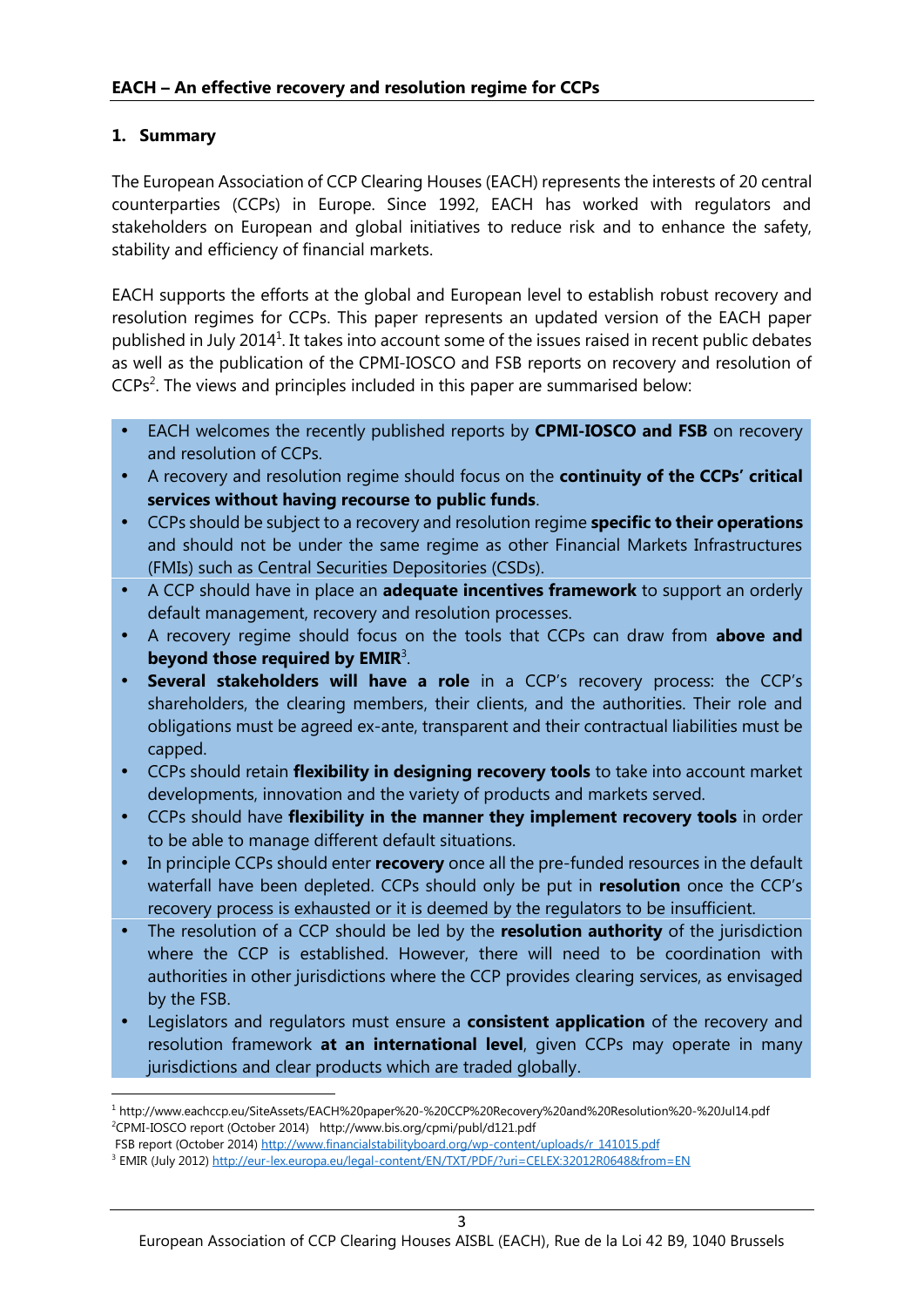# **2. Why are CCPs important for the stability of the financial system?**

**CCPs are financial market infrastructures that reduce and manage the counterparty risks in financial markets** by becoming the buyer to every seller and the seller to every buyer of an original trade. They prevent the build-up of a network of exposures between market participants and aim to ensure that if one counterparty to the trade fails the others are protected by a prescribed default management procedure, allowing the market to continue to operate. Therefore, CCPs are by design crisis management infrastructures which cover current and potential future exposure between counterparties during the life of a trade. They perform this function through robust risk management tools, such as multilateral nettings, ex-ante collateralisation of market positions and a pre-agreed set of legal and operational rules in case of counterparty default.

OTC derivatives played a role in the financial crisis that erupted in 2008. As the European Commission stated, 'OTC derivatives in general and credit derivatives in particular carry systemic implications for the financial market. (…) their crucial role in virtually all the segments of the OTC derivative market (in the case of Lehman and Bear Stearns) had a negative spill over effect for the entire OTC market'. The European Commission stressed the opacity of the market and the lack of adequate risk management<sup>4</sup>.

As a result of the crisis, on 25<sup>th</sup> September 2009, the G20 Leaders agreed on a set of measures to improve the functioning of the OTC derivatives markets by increasing its transparency and risk management and protection against market abuse. The measures agreed were:

- **Trading** of all standardised OTC derivative contracts on exchanges or electronic trading platforms.
- **Clearing** of all standardised OTC derivative contracts through CCPs.
- **Reporting** of all standardised OTC derivative contracts to trade repositories.
- Adoption of higher **capital requirements** for non-centrally cleared contracts.

We support the work by the FSB and its relevant members to regularly assess the implementation of the G20 commitment and whether it is sufficient.

<sup>4</sup> 'Ensuring efficient, safe and sound derivatives markets', European Commission staff working paper, COM(2009) 332 final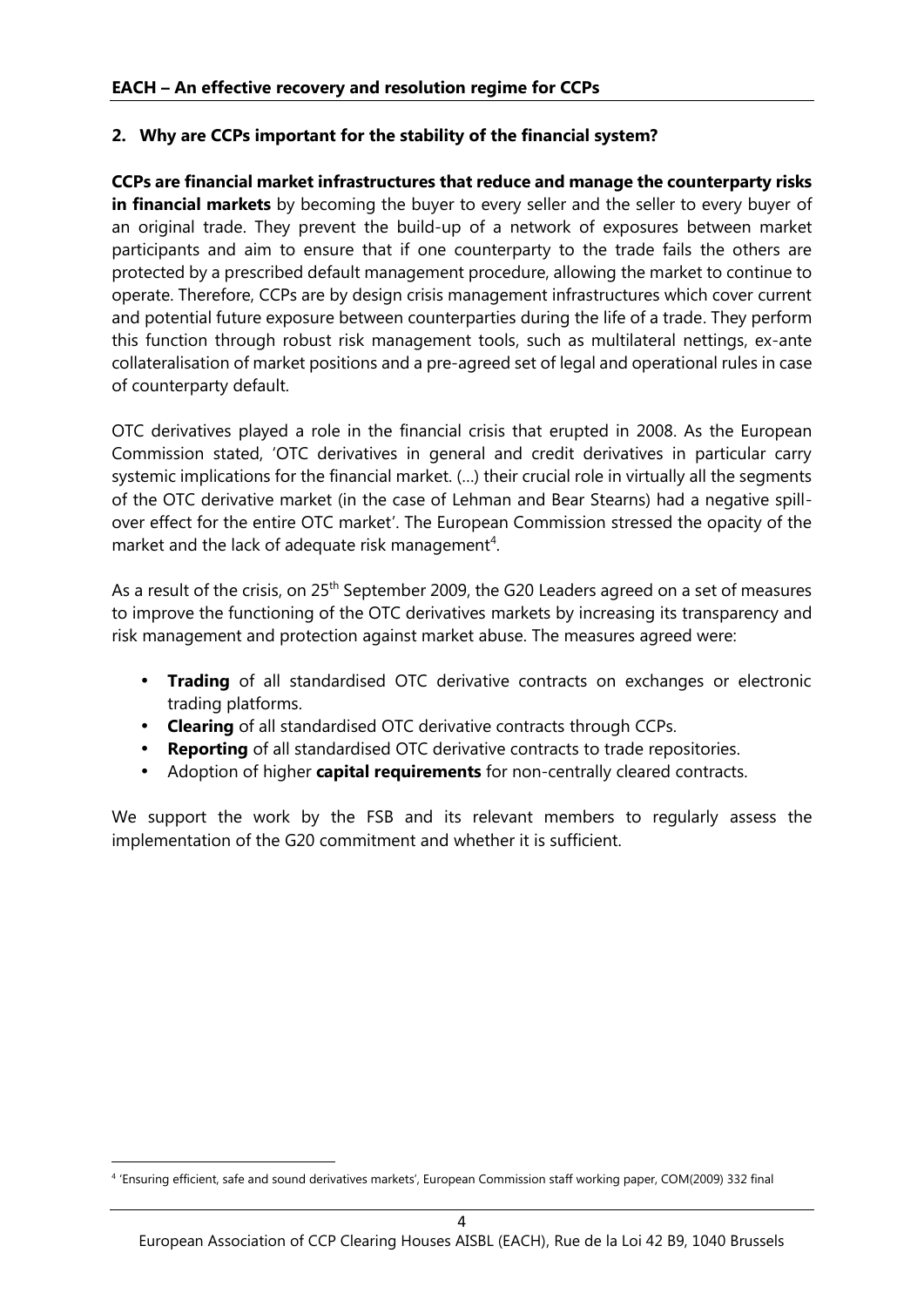# **Box 1 – The Lehman Brothers example**

The bankruptcy of Lehman Brothers, a bank very active in OTC derivatives, demonstrated the **ability of CCPs to successfully manage a default** and prevent contagion between market participants. As illustrated below (figure 1), the CCP to which Lehman Brothers had its largest exposure **only used 35% of Lehman Brothers' US\$ 2bn initial margin** when managing its default. The CCP did not need to use Lehman Brothers' default fund contribution, the mutualised default fund and the CCP's own capital.

# **Figure 1 – The Lehman Brothers example**



# **3. Why are CCPs resilient institutions?**

# **The importance of global standards and regulation**

The **CPMI-IOSCO Principles for Financial Market Infrastructures (PFMIs)**<sup>5</sup> set global standards for CCPs. In addition, all CCPs established in Europe must comply with stringent requirements set out in the **EMIR regulation**. This regulation sets minimum standards regarding the governance arrangements of CCPs, the way they conduct business (e.g. transparency), the capital they must hold and their risk management framework.

The requirements in EMIR go beyond the international CPMI-IOSCO PFMIs in some respects. This is the case of the minimum confidence level required to establish initial margins to cover potential future exposures resulting from market movements between the default of the member and the liquidation of that member's positions. CCPs must apply a 99.5% confidence level for OTC derivatives and 99% for other instruments. This is aimed at ensuring that CCPs collect sufficient margins to cover potential future exposures. It should be noted that a lack of harmonised risk standards in major trading domiciles (at the commencement of extreme recovery type stresses) presents the potential for flight risk from less to more advantageous domiciles. Removing the potential for such a stampede via coordination of regulatory standards should be a priority.

<sup>5</sup> CPMI IOSCO report (April 2012) https://www.bis.org/cpmi/publ/d101a.pdf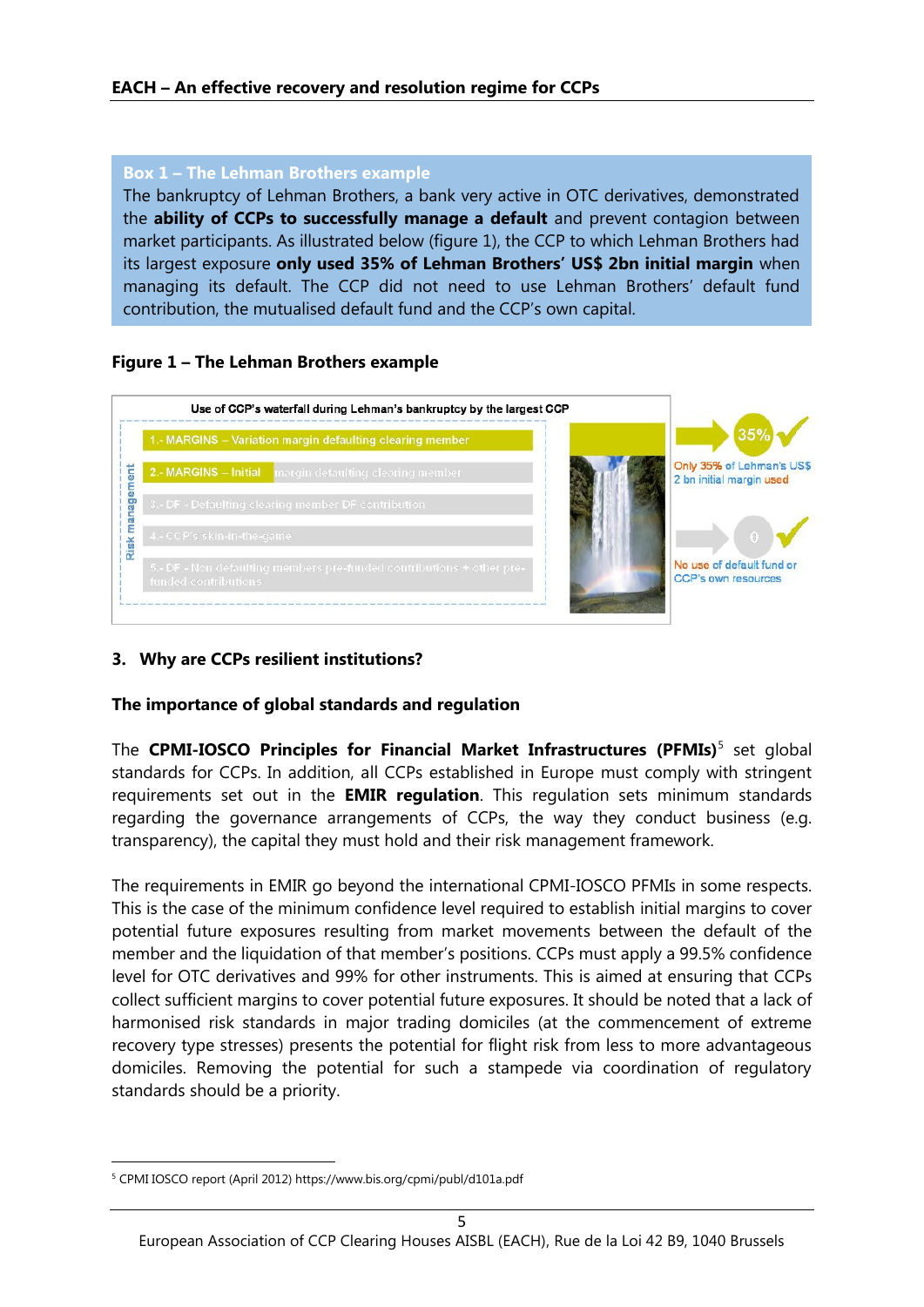# **CCPs: Risk management infrastructures based on a system of incentives**

CCPs are by design a risk management and mutualisation system. The CCP's waterfall, and within it the clearing fund, is designed to not only provide a substantial buffer of collateral to cover counterparty credit risk, but also to ensure that the participants in the system have **incentives and disincentives which support an orderly default management**.

The first defence in the default waterfall is the initial margin that each member posts to the CCP to cover its individual exposure. Such collateral should be calculated to a high confidence level that is sufficient to limit the risk that each member may bring into the CCP. EACH believes that **EMIR adequately sets high minimum standards for initial margin**. Notwithstanding this, the mutualisation in the default fund creates market discipline for non-defaulting members as they are incentivised to support the CCP in its re-balancing.

One of the reasons why CCPs have been so stable even during extreme market moves is this incentive/disincentive structure, and **it is critical that the recovery and resolution framework does not diminish but rather increase the market discipline** that central risk management creates.

We applaud the CPMI-IOSCO report for highlighting this as a characteristic of recovery tools, and stress that recovery tools should be carefully judged on the basis of their support for an orderly default management process so as to avoid triggering recovery or resolution.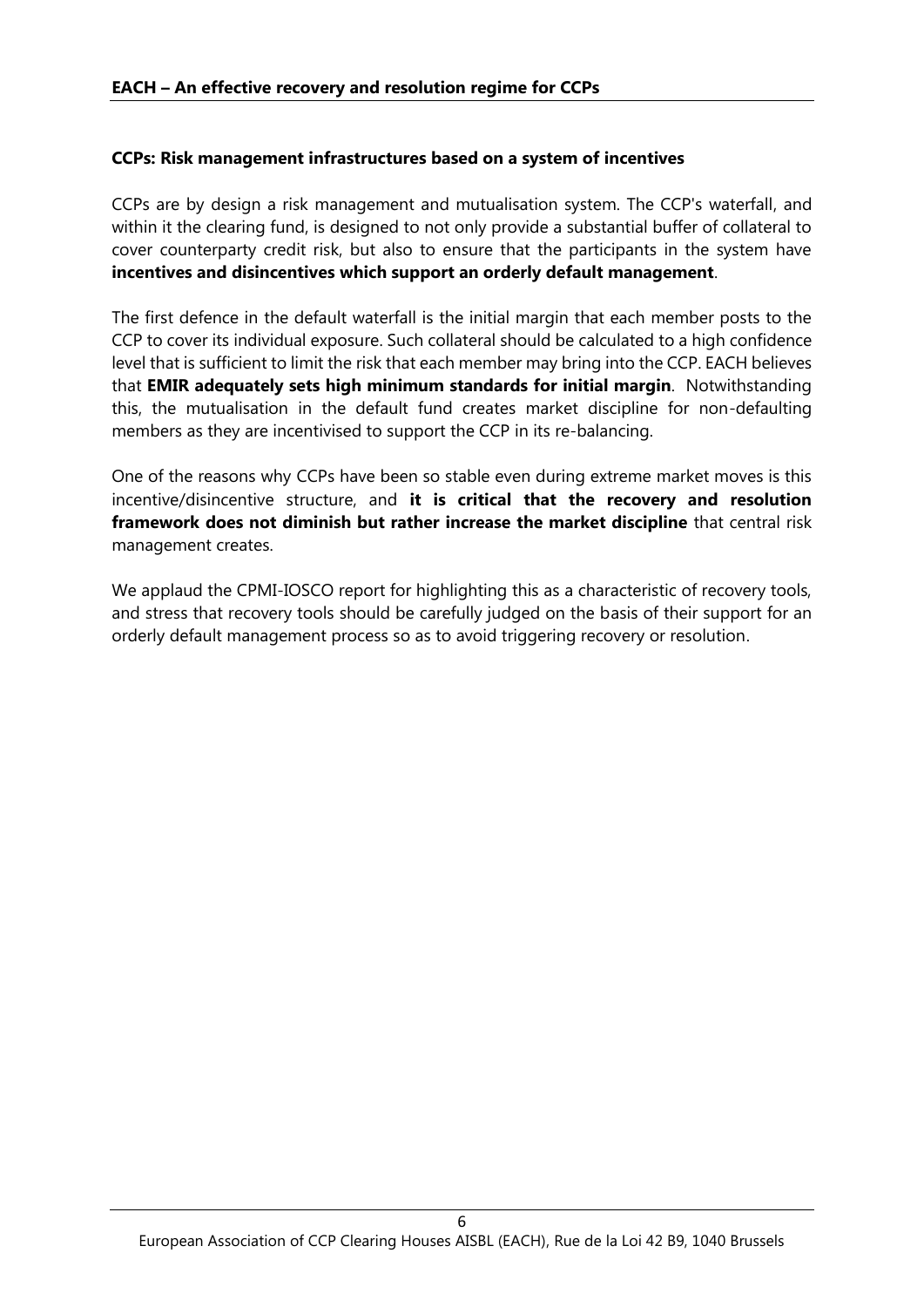#### **Box 2 - CCPs' 'skin in the game'**

#### **An incentive to strong risk management**

EMIR requires CCPs to hold '**skin in the game'**<sup>1</sup> **.** A 'CCP operator' is an independent risk manager for its clearing members and it organises a risk mitigation procedure and the corresponding capital to absorb losses. The vast majority of this capital is pledged by the CCP's members as margin ('defaulter pays approach') and default fund ('non-defaulters pay' or 'mutualisation' approach). The CCP operator has the primary responsibility of setting margin levels and default fund requirements and strikes the balance between defaulter pays and mutualisation approaches. This **balance must ensure that prudent capital and default management process incentives are set in a manner that enhances risk management and the integrity** of the cleared market.

Given the central risk management role of the CCP, **it has been best practice for the CCP operator to contribute some of its own capital to the waterfall before mutualisation**. This creates direct '**skin in the game**' for the CCP operator as an institution in the event that a member default cannot be covered by 'defaulter pays' funds only, but must be mutualised. Skin in the game is intended to incentivise the CCP operator to ensure it sets the margins at an appropriate level and designs a robust default management process.

#### **Calibration**

It is important that skin in the game is calibrated appropriately. **EMIR enshrined the best practice of CCP waterfalls** as a sequence of defaulter pays, CCP skin in the game, and mutualisation across the non-defaulters. EMIR includes minimum standards for all three components and the skin in the game was set as a relative portion (25%) of the capital requirement of the CCP operator. The capital requirements themselves must also conform to regulation on the CCP's risk profile. This provides a direct relation of the CCP's loss, prior to any mutualisation, in proportion to the size of the CCP.

**Skin in the game should not be relative to other dynamic parameters**, such as the size of the default fund, as it has been suggested by some market participants. A CCP's contribution should reflect the risk they bring to the market and the accepted philosophy that risk takers must support their exposures, as opposed to subsidising that of clearing members.

Skin in the game is a component of the default waterfall which aims **to align the interests of the CCP with those of its stakeholders**. With their own funds at risk immediately after the defaulter's are exhausted, CCPs have an obvious incentive to ensure margin and other risk management requirements are conservative.

**It is important that the incentives of the CCPs' participants and stakeholders are aligned**. CCPs align these interests through the participation of clearing members and clients in their Risk Committee, which advises the Board of the CCP on its risk management.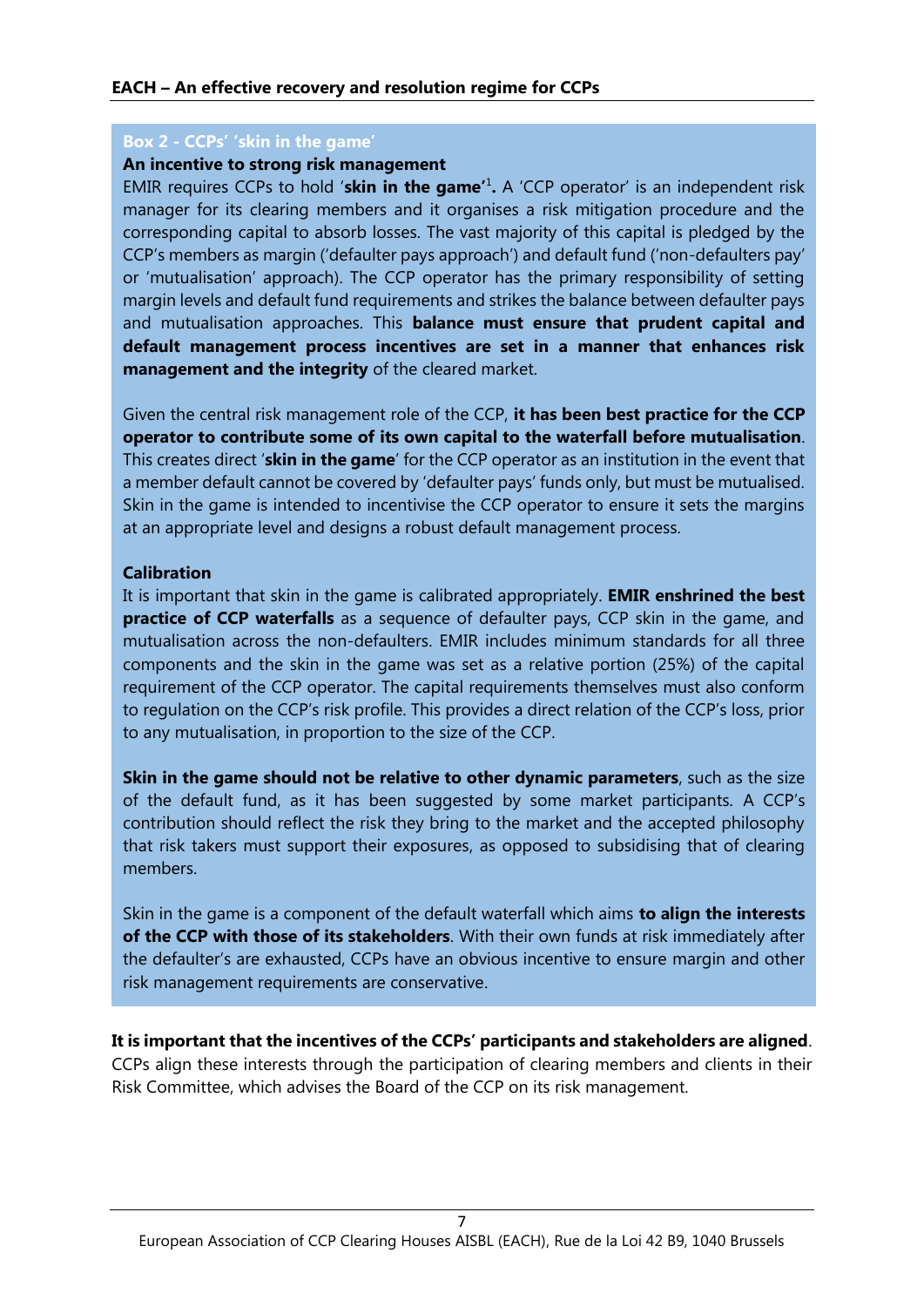The organisational, conduct of business and prudential requirements to which CCPs are subject under EMIR can be summarised as follows:

|                                  | <b>Organisational requirements</b>                           |  |  |
|----------------------------------|--------------------------------------------------------------|--|--|
| Senior management and            | Rules on adequate experience, composition and roles          |  |  |
| <b>Board</b>                     |                                                              |  |  |
| <b>Risk Committee (inc. CMs)</b> | Rules on composition, mandate,<br>governance<br>and          |  |  |
| and clients of CMs)              | confidentiality                                              |  |  |
| <b>Transparency measures:</b>    | Rules on record keeping, shareholders, information to be     |  |  |
|                                  | sent to competent authorities                                |  |  |
| <b>Conflicts of interests</b>    | Rules to avoid conflicts of interests through organisational |  |  |
|                                  | and administrative arrangements                              |  |  |
| <b>Business continuity</b>       | Rules to ensure business continuity through an adequate      |  |  |
|                                  | business continuity policy and disaster recovery plan        |  |  |

|                                   | <b>Conduct of business rules</b>                              |
|-----------------------------------|---------------------------------------------------------------|
| <b>Participation requirements</b> | Rules to define admission criteria for clearing members to    |
| for CMs                           | ensure adequate risk management                               |
| <b>Transparency</b>               | Rules to ensure transparency of prices and fees associated    |
|                                   | with the services provided by the CCP                         |
| <b>Segregation</b>                | and Rules to ensure protection of the assets and positions of |
| portability                       | clearing members and its clients                              |

| <b>Prudential requirements</b>   |                                                             |  |  |
|----------------------------------|-------------------------------------------------------------|--|--|
| <b>Exposure management</b>       | Rules to ensure adequate assessment of liquidity and credit |  |  |
|                                  | exposure to each clearing member                            |  |  |
| <b>Margin requirements</b>       |                                                             |  |  |
| <b>Default fund</b>              |                                                             |  |  |
| <b>Dedicated CCP's resources</b> | Rules to limit credit exposure to each clearing member      |  |  |
| (skin in the game)               |                                                             |  |  |
| <b>Liquidity risk controls</b>   | Rules to ensure continuous access to adequate liquidity to  |  |  |
|                                  | perform its services and activities                         |  |  |
| <b>Default waterfall</b>         | Rules to ensure the orderly management of the default of a  |  |  |
|                                  | clearing member                                             |  |  |
| <b>Collateral requirements</b>   | Rules to cover its initial and future exposure              |  |  |
|                                  | to its clearing members                                     |  |  |
| <b>Investment policy</b>         | Rules to ensure prudent investment by CCPs capable of       |  |  |
|                                  | being liquidated rapidly with minimal adverse price effect  |  |  |
| <b>Default procedures</b>        | Rules to follow when a clearing member does not comply      |  |  |
|                                  | with the participation requirements of the CCP              |  |  |
| Review of models, stress         | Rules to ensure adequate risk management                    |  |  |
| testing and back-testing         |                                                             |  |  |

CCPs' compliance with the EMIR requirements described above will be enhanced through compliance with the upcoming **CPMI-IOSCO global transparency standards**. These

 $\overline{8}$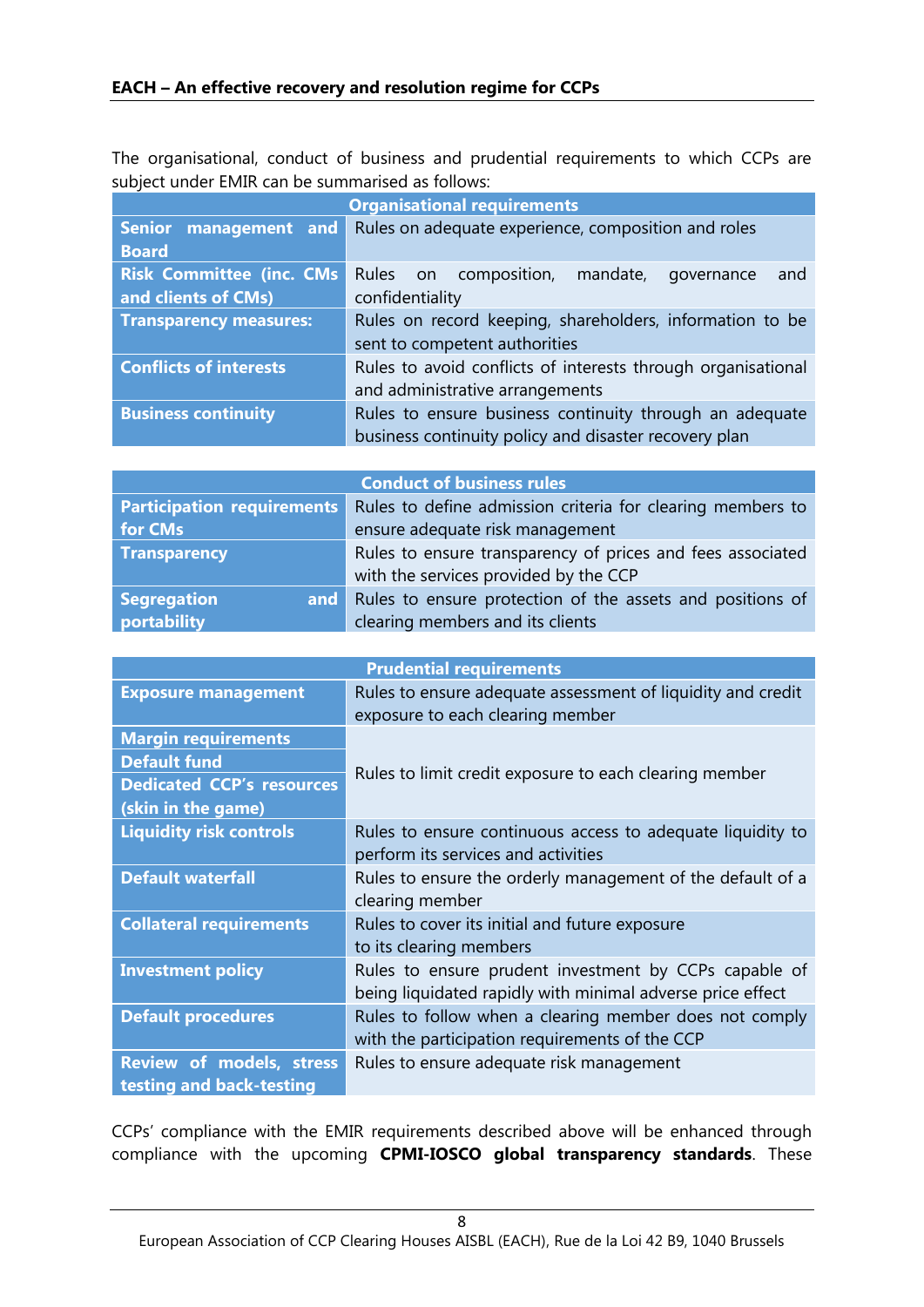standards should assist authorities, current and prospective participants of CCPs and the public in general to better understand the risks associated with a CCP and the risk controls applied by them.

# **4. What are the objectives of a Recovery and Resolution Framework?**

Although CCPs have performed extremely well during the recent financial crisis, EACH welcomes the efforts by public authorities to put a **recovery and resolution regime in place that focuses on the provision of the CCPs' critical services** in times of utmost stress without having recourse to public funds. The core objective of CCP recovery and resolution planning is to ensure that control and an orderly decision making process based on facts and effective action is taken if a market crisis requires it.

It is important to note that the recovery and resolution framework envisaged in the international guidance would be applied to a very extreme scenario, far worse than that experienced at the height of the financial crisis in 2008.

Given that CCPs may operate cross-border and clear products which are traded globally, **public authorities must ensure a consistent application of the recovery and resolution framework at an international level** in order for it to be efficient for financial stability. Since CCPs undertake distinct economic functions related to counterparty credit risk management and operate in a different manner than banks as well as other FMIs such as Central Securities Depositories (CSDs), it is essential that CCPs are subject to a recovery and resolution regime appropriate to their activities.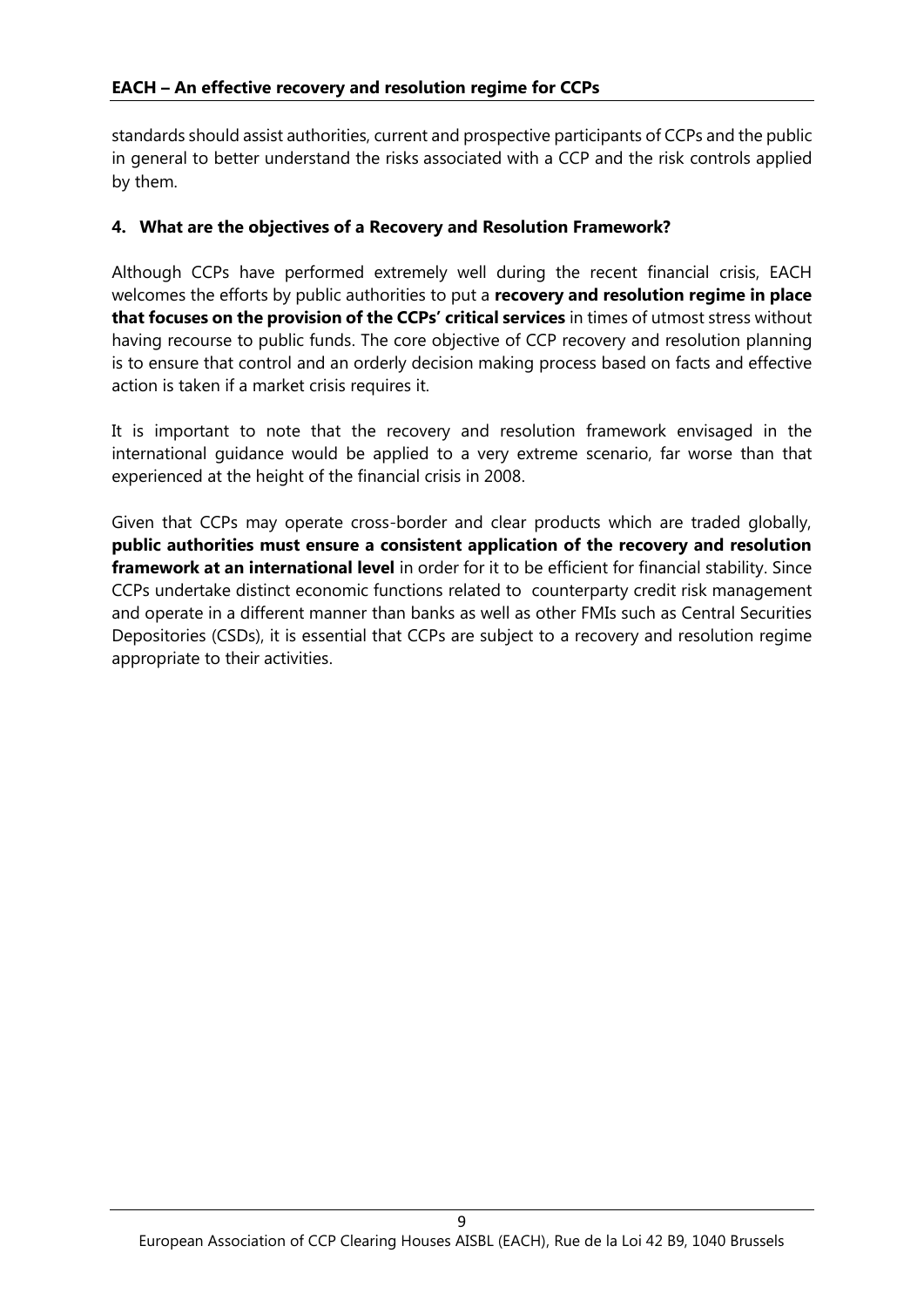#### **5. How do Recovery and Resolution interact?**

#### **Recovery**

The trigger for entry into recovery will depend on the cause of the losses (i.e. clearing member default or other causes) as the Figure 2 below shows.

In the event of a credit loss occurring from one or several member defaults, **CCPs should implement their Default Management Process (DMP) before entering into recovery or resolution**. During the DMP, CCPs use the prefunded resources in their default waterfall (the defaulting member's initial margins and default fund contribution, a dedicated proportion of the CCP's own capital ('skin in the game'), and the balance of the mutualised default fund to cover any losses incurred when liquidating or transferring the defaulter's positions. The process of liquidation and transfer of positions can occur in different way as explained in Box 3.

**In principle, CCPs should enter recovery once all the pre-funded resources in the default waterfall have been depleted** without the default having been fully resolved (i.e. CCP has not regained a matched book), but not before<sup>6</sup>. CCPs will need to define the specific triggers in their recovery plans. CCPs will typically have a range of recovery tools available, including the power to call for further funds from clearing members, known as assessment powers, as well as further means of allocating losses which may continue to arise from the defaulter's portfolio. CCPs will have arrangements in place for temporary or permanent service closure once such limits are reached.

# **Box 3 – What happens in a CCP following a member default**

A member default is the only situation that leaves a CCP with an unbalanced book.

The CCP follows a procedure to rebalance the matched book which consists of the following: **macro** the affected portfolios (trading into the positions) or organising **auctions** for clearing members. In either case, but especially for the latter, a CCP will enter a limited number of trades which roughly match the unbalanced exposure, so as to hedge itself.

Should a CCP be unable to re-establish a matched book through macro hedging or auctions, the open trades can causes profits and losses to the CCP. Tools to ultimately **enforce a matched book** are thus part of the default management, recovery and resolution.

Once the default management is completed, the **CCP is rebalanced**, and all the non-defaulting members' initial margin and remaining positions are intact.

<sup>&</sup>lt;sup>6</sup> In some non-EU jurisdictions, some more flexible arrangements may be in place.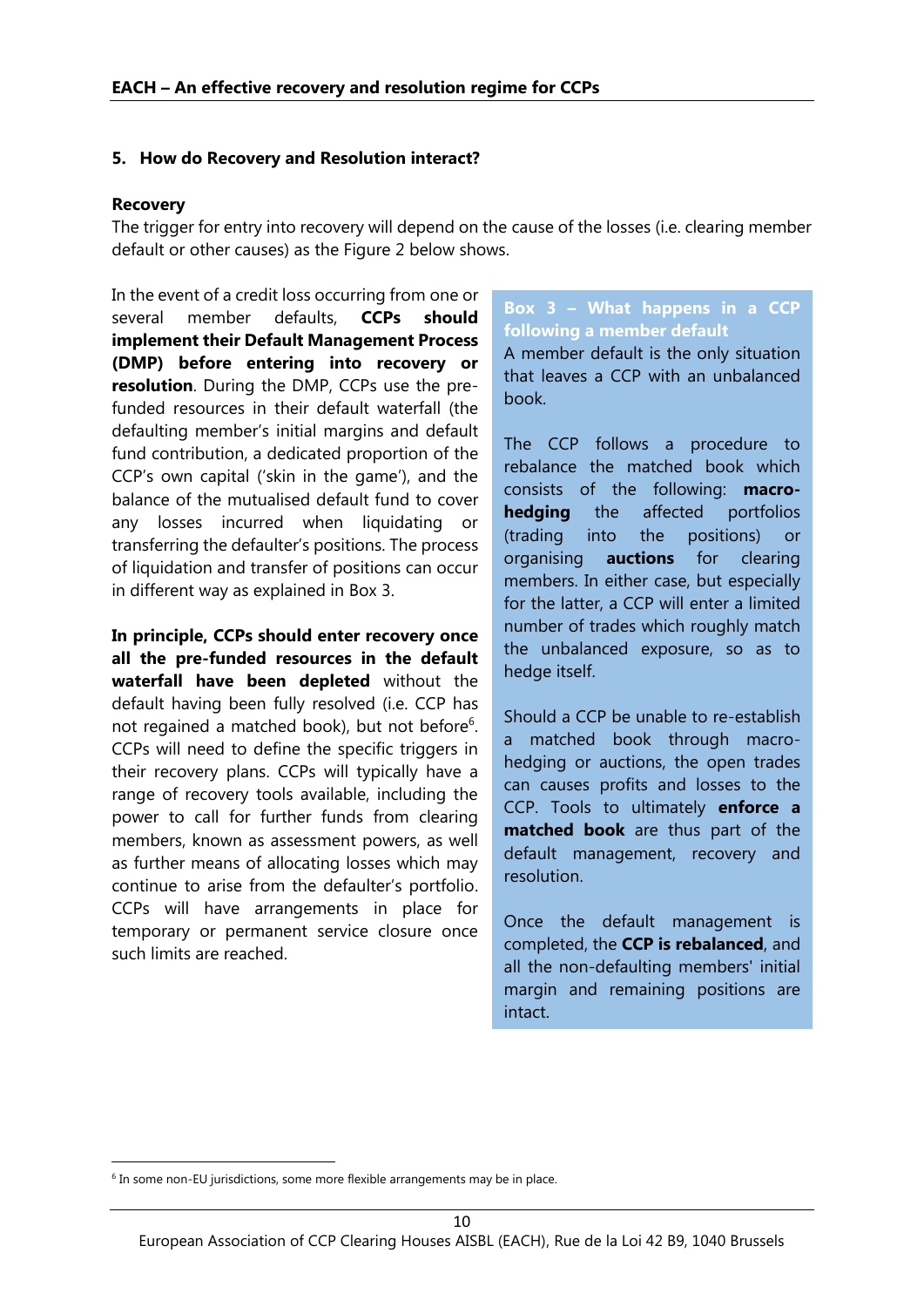# **Resolution**

EACH believes that a **CCP should only be put in resolution once the CCP's recovery process is exhausted or it is clear that it will be insufficient** to restore the CCP's viability. This is reflected in the FSB's guidelines on resolution which prescribe that resolution is triggered when 'the recovery tools failed to return the FMI to viability, have not been implemented in a timely manner, or relevant authorities determine that recovery measures are not likely to return the FMI to viability'<sup>7</sup>.

Resolution authorities should be aware of the ex-ante orderly wind-down approaches of CCPs and only intervene when such approaches would result in a worse outcome for the overall market stability. Resolution authorities should consider the impact of their actions on the market against the certainty from the ex-ante orderly wind-down approaches.

Figure 2 below shows the different stages of the processes of default management, recovery and resolution, triggered to cover losses arising from a clearing member default as well as in the case of losses arising from other sources.

# **Figure 2 – Stages following member default and non-default losses**



<sup>7</sup> http://www.financialstabilityboard.org/wp-content/uploads/r\_141015.pdf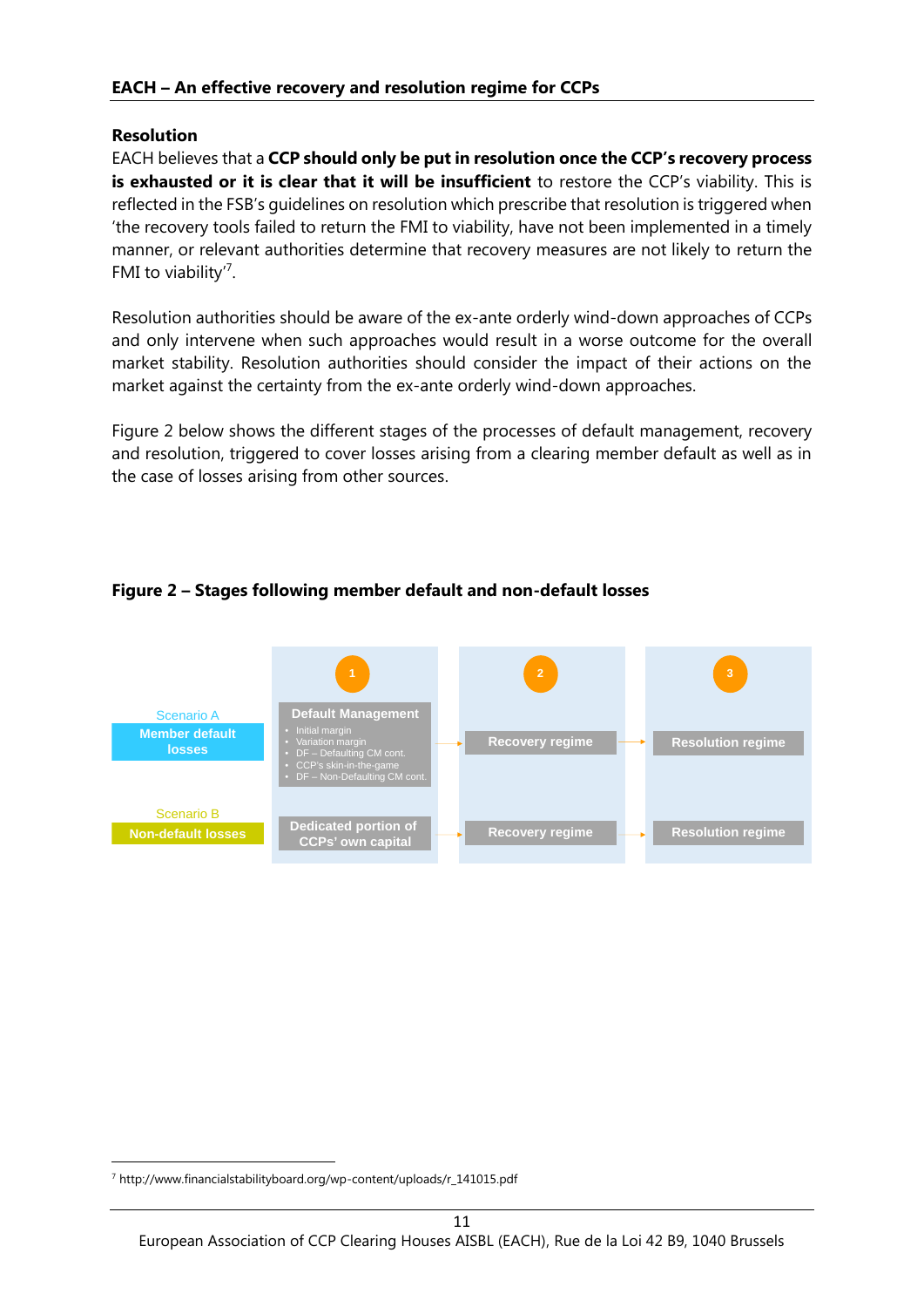# **6. Recovery**

# **6.1. What are the key principles of an effective recovery framework for CCPs?**

It is essential that CCPs retain flexibility in designing recovery tools given that innovation and changes to the market structure may lead to the development of new tools and make other tools obsolete. In addition, different tools could be appropriate depending on the source of the losses and on the type of markets and products cleared; a 'one-size-fits-all approach' is not suitable. As an example, although CCPs usually have credit institutions as clearing members, some CCPs may have non-financial firms (e.g. energy trader, producer, consumer, etc) as clearing members. This is currently the case for some commodities CCPs.

Several stakeholders will have a natural role in a CCP's recovery process. These are the CCP itself, including its stakeholders, its clearing members and their clients, and regulatory authorities. The clients of CCPs are diverse and include banks, investment firms, hedge funds and traditional asset managers as well as non-financial companies hedging financial, energy or raw materials risks.

Although CCPs are responsible for implementing their recovery plans, their supervisory authorities should closely monitor their implementation.

It is important that the recovery tools are transparent, predictable and to the extent possible agreed ex-ante so that the stakeholders of the CCPs, clearing **Box 4 - Key principles for an effective Recovery framework Continuity of critical services** supports the policy objective of recovery plans which is to ensure CCPs continue to provide critical services under extreme stress scenarios

**Structure** - FACH believes that CCPs should be allowed to implement their recovery plan resolution authorities intervene, unless there is evidence that the recovery plan is likely to fail or to compromise financial stability.

**Transparency** - Recovery tools should be agreed ex ante, transparent and predictable for the benefit of stakeholders.

**Flexibility** - CCPs should retain the flexibility to implement tools that are more appropriate to the products they clear.

**Fairness** - CCPs should be able to allocate losses in an equitable manner to all participants.

members, and their clients understand how the recovery tools might be applied in advance. It is also important that the tools are designed carefully considering the incentives to retain or not membership in the CCP.

# **6.2. Analysis of recovery tools to cover credit losses from clearing member defaults**

Table 1 below describes a number of **recovery tools** suggested by policy makers to allocate losses that arise from a clearing member default. They are not mutually exclusive and CCPs may use a combination of them. In addition, some of the recovery tools may also be appropriate in a resolution scenario. Table 1 highlights which tools might be appropriate, to address recovery actions based on the driver of the stress. It also specifies whether a specific tool already forms part of a CCP's rulebook ahead of any EU legislation.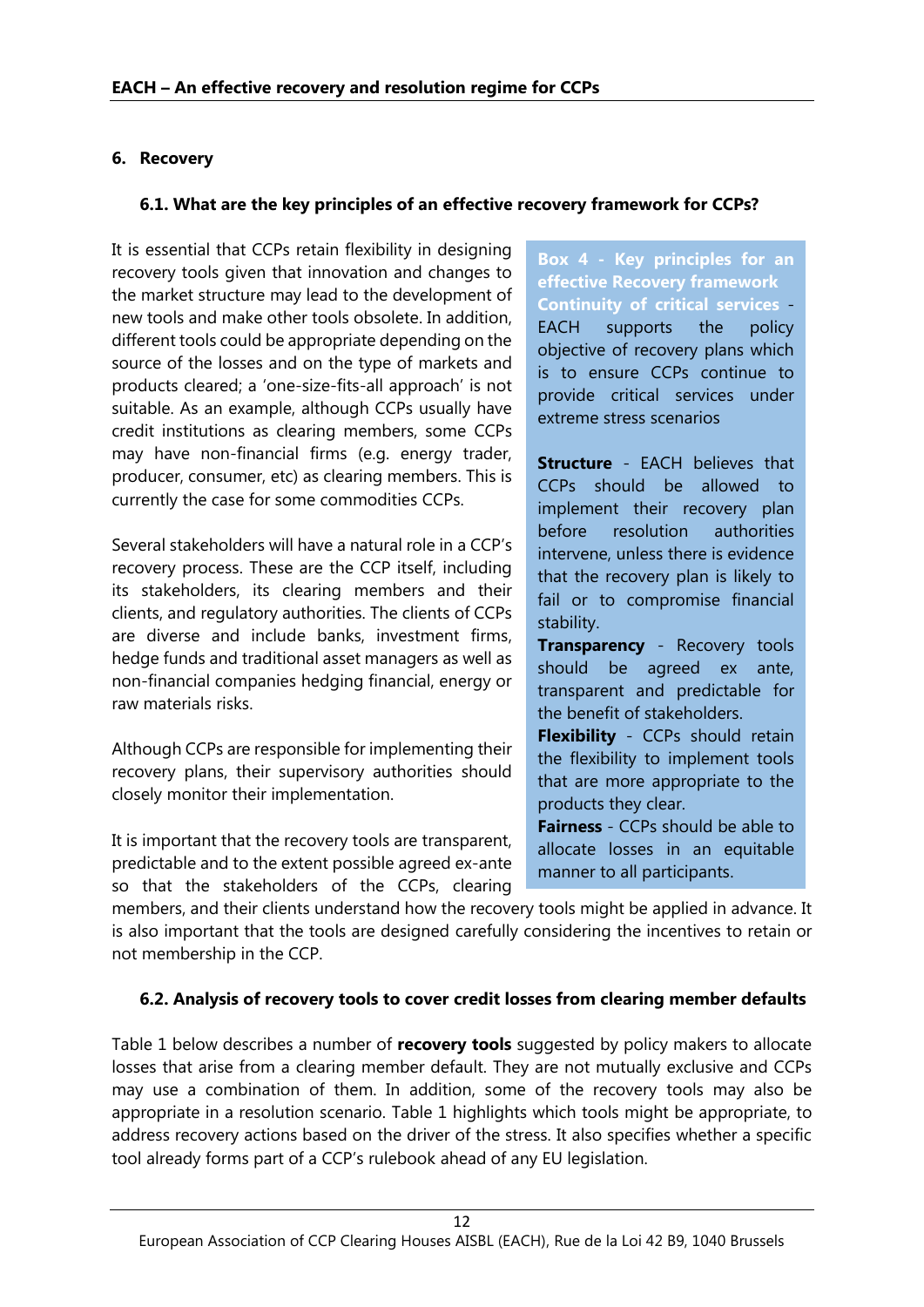In addition, mainly for losses of a smaller scale and in consultation with their competent authority as need be, some CCPs may decide to use other **ad-hoc tools** such as voluntary member commitments, asset sales, private/public loans or insurance contracts. Initial margins of non-defaulting members are protected under EMIR and should not be used either in the course of a default management process, or during recovery.

Some European CCPs have interoperability arrangements with other CCPs<sup>8</sup>. This allows two counterparties to a trade to clear at their respective CCPs which are linked and exchange margins to cover the exposure of one another. However, to avoid contagion risk, the two CCPs do not share default funds with each other. The recovery tools below would continue to work where such arrangements are in place, provided that the interoperating CCPs do not participate in the assessments and loss distribution of another CCP.

| <b>Type of tool</b>                                                                                                                            | In place at<br>some | <b>Adequate for</b>                                             | <b>Characteristics</b>                                                                                                                                                                                                                                                                                                                                                                                                                                                                                                                                                                                                                                                                                                                                 |
|------------------------------------------------------------------------------------------------------------------------------------------------|---------------------|-----------------------------------------------------------------|--------------------------------------------------------------------------------------------------------------------------------------------------------------------------------------------------------------------------------------------------------------------------------------------------------------------------------------------------------------------------------------------------------------------------------------------------------------------------------------------------------------------------------------------------------------------------------------------------------------------------------------------------------------------------------------------------------------------------------------------------------|
| 1.- Assessment power<br>Additional contributions from<br>participants                                                                          | <b>CCPs</b><br>Yes  | Any product                                                     | Size of contribution is relative to the<br>participant's contribution to the pre-funded<br>default fund.<br>Contributions<br>not pre-funded<br>but<br>are<br>members could chose to set aside capital on<br>their books for this contingency.<br>Typically callable immediately from clearing<br>members in cash in a liquid currency.                                                                                                                                                                                                                                                                                                                                                                                                                 |
| 2.- Variation Margin (VM)<br>haircutting / Profit Cropping<br>Reduction in the net VM gains<br>/ profits due to the non-<br>defaulting members | Yes                 | <b>OTC</b><br>derivatives<br><b>Listed Futures</b><br>& Options | defaulter's<br>VM<br>losses/losses<br><b>The</b><br>are<br>distributed to all clearing members and clients<br>with net VM gains/profits and not to all<br>clearing members<br>Different types of contracts are subject to<br>varying methods of haircutting/cropping e.g.<br>mark to market, contingent, profit and loss<br>flows. VM haircutting or profit cropping may<br>be effected differently by different CCPs.<br>Unless capped, the retroactive cumulative<br>sum of clearing participants' VM gains/profits<br>since a participant's default will always be<br>sufficient to cover the defaulter's mark-to-<br>market losses in the same period.<br>How haircuts are applied to customers may<br>vary per CCP and depends on the contractual |

#### **Table 1 - Analysis of recovery tools to cover credit losses from clearing member defaults**

<sup>&</sup>lt;sup>8</sup> The references to interoperable CCPs in this document refer to equity and bonds CCPs, in line with the scope of the related provisions included in EMIR.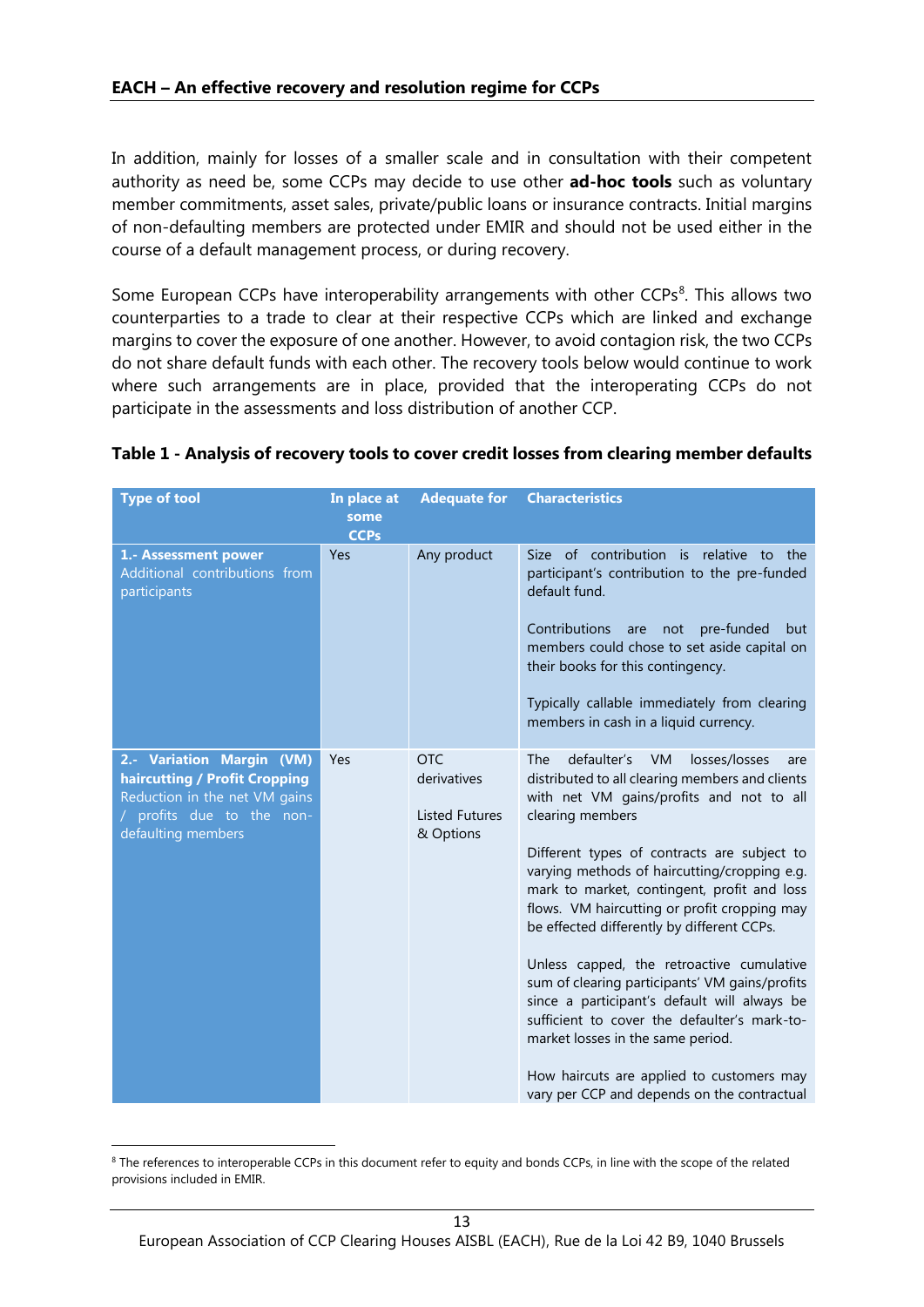|                                                                                                                                                                                                                                                                    |           |             | arrangements between the clearing members<br>and the customers.                                                                                                                                                                                                                                                                          |
|--------------------------------------------------------------------------------------------------------------------------------------------------------------------------------------------------------------------------------------------------------------------|-----------|-------------|------------------------------------------------------------------------------------------------------------------------------------------------------------------------------------------------------------------------------------------------------------------------------------------------------------------------------------------|
| 3.- Loss distribution<br>Sharing the defaulter's VM<br>losses across the non-<br>defaulting clearing members                                                                                                                                                       | Yes       | Any product | Under loss distribution, the defaulter's VM<br>losses may be distributed across all clearing<br>members, usually in proportion to the risk<br>they pose (i.e. by default fund contribution, or<br>initial margin), and not just those clearing<br>members with positive VM, such as for VM<br>haircutting and profit cropping.           |
| <b>4.- Allocation of positions</b><br>The CCP closes member<br>positions in a specific asset<br>class/market segment at prices<br>it can make                                                                                                                      | <b>No</b> | Any product | If the CCP has positions with uncovered<br>losses, it terminates these positions towards<br>the members that has made a gain.<br>This should be done pro-rata, effectively<br>shrinking a members' exposure to the asset<br>class/market segment of the market where<br>there is a loss that the CCP cannot cover with<br>its resources. |
| 5.- Temporary closure of one<br>particular clearing service<br>The CCP legally closes all<br>contracts early, at price X. On<br>some later day, all the contracts<br>mandatorily re-opened,<br>are<br>except those of the defaulted<br>clearing member, at price Y | Yes       | Any product | Any safeguards such as the maximum loss<br>that can be allocated to clearing members<br>through this method should<br>be<br>pre-<br>determined.<br>Challenges around determining the re-open<br>price.                                                                                                                                   |
| 6.- Permanent closure of one<br>particular clearing service<br>All positions in the particular<br>clearing service are terminated<br>irrevocably at a price chosen by<br>the CCP                                                                                   | Yes       | Any product | Allows members to stop supporting a<br>particular clearing service that may have<br>become undesirable because of the nature of<br>the crisis.<br>Other 'healthy' clearing services can continue.                                                                                                                                        |

# **6.3. Recovery tools to cover Operational or Treasury losses**

CCPs could incur operational or treasury losses. However, the magnitude of these losses would generally be much smaller than those related to a member default. Operational losses could be caused by cybercrime, legal claim, employee fraud, etc. Since EMIR however prevents CCPs from depositing more than 5% of their financial resources in cash with commercial banks, and central banks do not accept overnight investments from CCPs, CCPs have to invest the majority of cash collected as margins and default fund contributions. Although EMIR sets prudent investment standards, in an extreme scenario, such as government or repo counterparty default, this could lead to treasury losses.

**Under EMIR, CCPs are required to hold sufficient capital to conduct an orderly wind down as required by the Principles for Financial Market Infrastructures (PFMIs) 9 .** They are also required to hold capital for credit, counterparty, market, operational, legal and business risks. European CCPs must maintain sufficient capital for the absorption of operational losses and losses from their investment portfolio.

<sup>9</sup> CPMI IOSCO report (April 2012) https://www.bis.org/cpmi/publ/d101a.pdf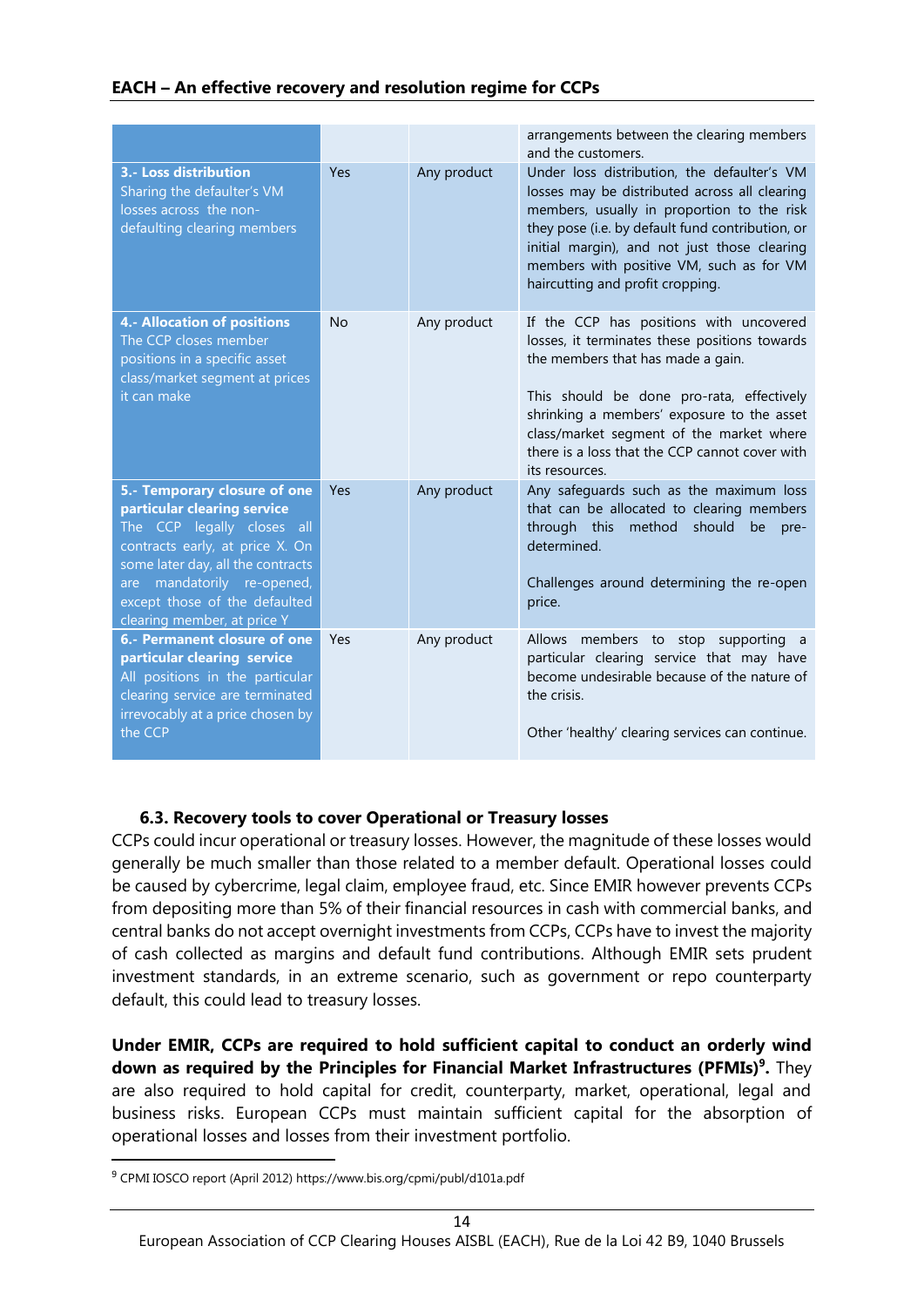In the case of interoperable CCPs, in order to avoid any potential contagion effect, a CCP should not be required to cover the non-default losses of the CCP with which it has an interoperability arrangement.

# **6.4. Recovery tools to cover liquidity shortfalls**

Liquidity shortfalls represent the risk that the CCP is not able to meet its financial obligations when they fall due, even though it may be able to do so in the future. **EMIR sets high standards for CCPs' liquidity needs: a CCP needs to cover the liquidity need stemming from the default of its two largest clearing members.**

The primary sources of liquidity for a CCP are the cash posted by its members to meet their margin requirements and contribute to the mutualised default fund and the CCP's own resources. Another source of liquidity is represented by the securities which CCPs lend out to borrow cash (Repo transactions); these are securities that the CCP may have purchased or reversed in previously in a cash/securities transaction, and not securities received to cover Initial Margin requirements. Some CCPs also have access to short-term liquidity from central banks<sup>10</sup>. EACH believes that to increase financial stability this access should be extended to all CCPs that meet robust standards and include liquidity in the major currencies cleared by the CCPs;this may necessitate swaps lines between central banks. Finally, CCPs can rely on committed credit lines with third party institutions and can consider requiring participants to post margins and default fund contributions in cash rather than securities.

# **7. Resolution**

# **7.1. What are the key principles for an effective resolution regime?**

# **Continuity or Wind-down**

CCPs should describe the steps they would take if all recovery measures fail, with resolution authorities reserving the right but not the obligation to intervene. **A resolution authority will face the choice of attempting continuity or conducting a wind-down of the CCP**. The former is expected to be the preferred choice, but the latter must always remain a possibility as there is always a limit to the value of a market.

Should a resolution authority intervene once the CCP and market attempts at recovery have failed, it should decide on the best course of action for financial stability. It can enact this for instance by **reapplying or extending any recovery tools and potential additional resolution tools**.

# **Bank resolution is different to CCP resolution**

The resolution regime designed for banks in the Eurozone, which is based on a single resolution authority and a single resolution fund is not adequate for CCPs because there are substantial differences between banks and CCPs. These include their supervisory architecture,

<sup>&</sup>lt;sup>10</sup> In this context, it is worth noting the decision by the Bank of England to extend access to its Sterling Monetary Framework (SMF) to CCPs operating in UK markets, either authorised under EMIR or recognised by ESMA. (http://www.bankofengland.co.uk/markets/Documents/money/publications/redbook.pdf)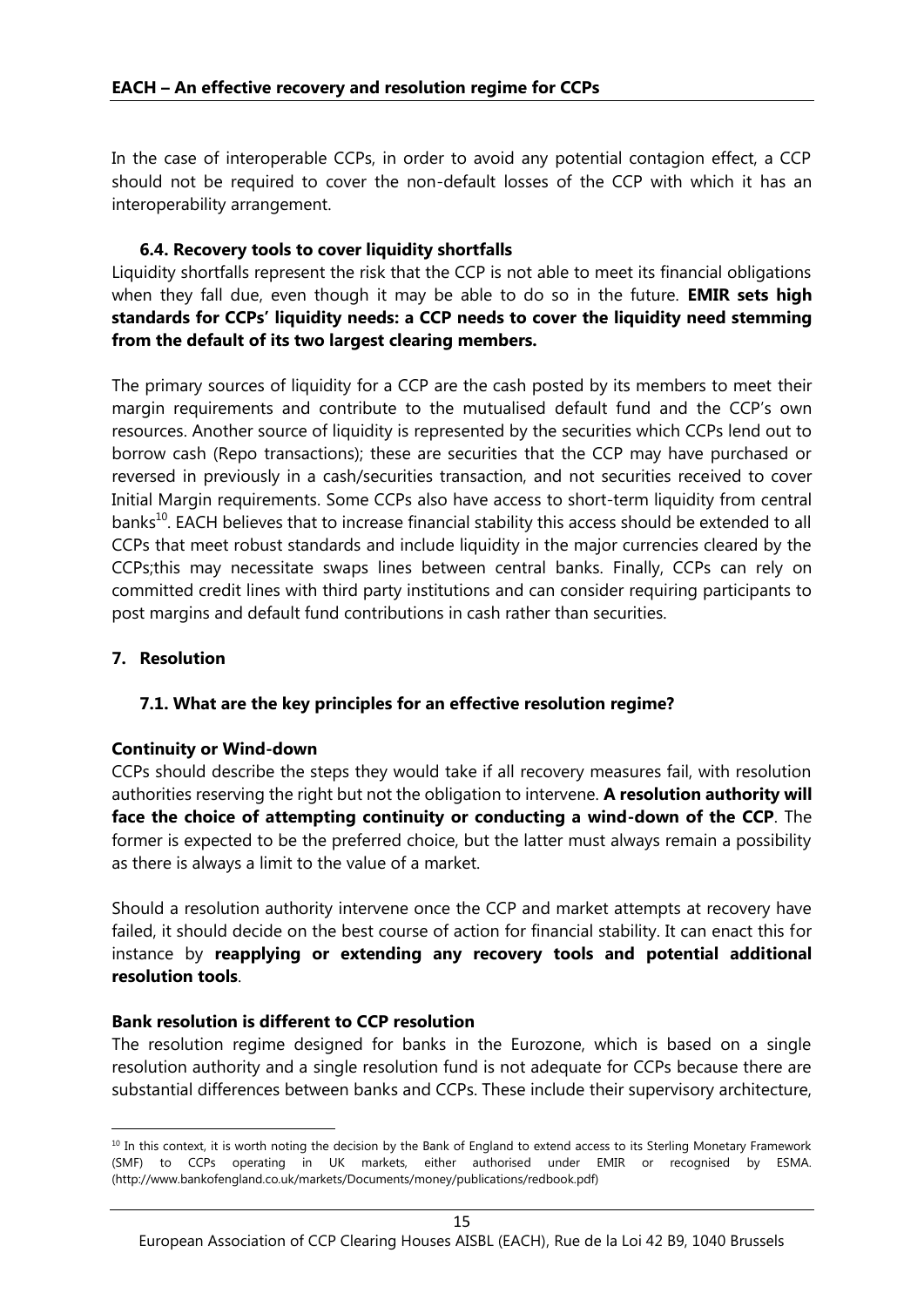# **EACH – An effective recovery and resolution regime for CCPs**

the parties that would be affected by their failure and their lines of defence. Under EMIR, CCPs are supervised by national competent authority assisted by a college of regulators and not by a central supervisory authority. In the case of the failure of a CCP, the jurisdiction in which the CCP is established but also those jurisdictions where its members, linked CSDs and trading venues are established would be affected. The use of **a college of resolution authorities,** across all jurisdictions with a working knowledge of CCPs, would therefore be most appropriate.

CCPs' **mutualisation of losses** is already central to their risk management framework as the default fund is a mechanism for the mutualisation of the losses that arise from the management of a member default. The recovery tools also contain a mutualisation element as the surviving members ensure that the CCP's services are maintained by contributing further resources. A single resolution fund for CCPs would incentivise EU CCPs and their members to be the first to access the fund in a default situation, in order to make the most of the finite resources available. This would be the wrong organising principle to adopt in legislation, as it would lessen the ex-ante focus on supporting the default management and ensuring appropriate funds are available in each CCP's waterfall.

| <b>Issue</b>                  | <b>CCPs</b>                                                                                                                                                                                      | <b>Banks</b>                                                                                                                                                                                                                                                         |
|-------------------------------|--------------------------------------------------------------------------------------------------------------------------------------------------------------------------------------------------|----------------------------------------------------------------------------------------------------------------------------------------------------------------------------------------------------------------------------------------------------------------------|
| <b>Business objective</b>     | Counterparty risk mitigation                                                                                                                                                                     | Various businesses related to risk<br>fractional<br>taking:<br>reserve<br>banking,<br>investing<br>on<br>own<br>investing<br>the<br>account,<br><b>on</b><br>of<br>its<br>clients,<br>account<br>securitisation, provision of loans,<br>maturity transformation etc. |
| <b>Probability of default</b> | CCP's assume a probability of<br>default of 100% in the margin<br>model<br>without<br>credit<br>assessments.                                                                                     | <b>Banks</b><br>typically<br>consider<br>counterparty credit risk with<br>probabilities of less than 100%.                                                                                                                                                           |
| <b>Risk management</b>        | Conservative risk modelling as<br>during<br>demonstrated<br>the<br>crisis                                                                                                                        | models<br><b>Risk</b><br>management<br>challenged during the crisis                                                                                                                                                                                                  |
| <b>Lines of defence</b>       | Capital, Variation<br>Margins,<br>Initial<br>Margins,<br>Intraday<br>Margin Calls, Concentration<br>and other buffer margins,<br>Powers of assessment, CCP<br>skin in the game, Default<br>funds | Capital only                                                                                                                                                                                                                                                         |
| <b>Collateralisation</b>      | Exposures fully collateralised                                                                                                                                                                   | Collateralisation<br>models<br>challenged during the crisis                                                                                                                                                                                                          |
| <b>Economising collateral</b> | Yes, multilateral netting allows<br>less collateral<br>to bet set<br>against risks                                                                                                               | <b>No</b>                                                                                                                                                                                                                                                            |

# **Table 2 - Key differences between a CCP and a bank**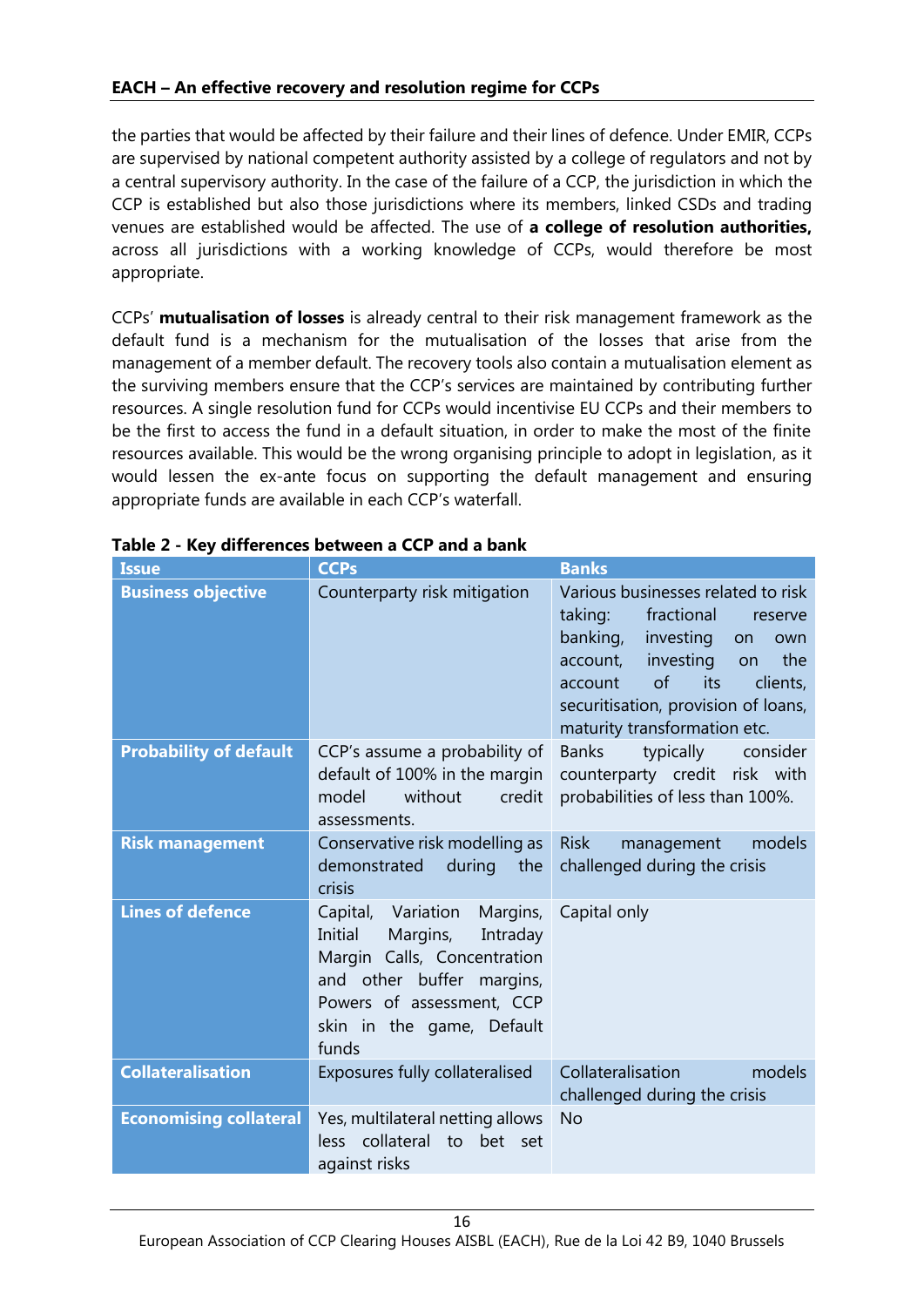| <b>Derivatives activity</b> | cleared    | Only standardised derivatives   Enter into both standardised and<br>non-standardised derivatives                                                                                     |  |
|-----------------------------|------------|--------------------------------------------------------------------------------------------------------------------------------------------------------------------------------------|--|
| default                     | <b>DMP</b> | <b>Process in case of</b> Structured and transparent Depending on counterparty,<br>typically a case-by-case<br>application of close out netting<br>and individual trading over time. |  |

#### **The resolution authority should be the supervisor of the CCP**

Furthermore, the resolution of a CCP is most likely to be effective if it is being **led by the resolution authority of the jurisdiction in which the competent authority of the CCP is established**, because the latter will be most familiar with the CCP's operations and will be able to act decisively. However, the lead resolution authority should cooperate closely with the resolution authorities of other jurisdictions that have a legitimate interest in the resolution of a CCP in question. Finally, the efficient resolution of a cross-border CCP will be facilitated if the relevant jurisdictions have taken a consistent approach to CCPs' recovery and resolution regimes.

In the case of resolution of a CCP that belongs to a group, the resolution authority should step-in at the lowest possible level of consolidation. Other FMIs in the group might not be affected.

# **7.2. Analysis of resolution powers**

| <b>Type of powers</b>          | <b>Characteristics</b>                                                                                                                                                                                                                                                                                                                              |
|--------------------------------|-----------------------------------------------------------------------------------------------------------------------------------------------------------------------------------------------------------------------------------------------------------------------------------------------------------------------------------------------------|
| 1.- Recovery tools             | The resolution authority may decide to use the recovery tools described in<br>Table 1. In practice, a resolution authority can extend, re-use, or modify any<br>of the asset increasing or liability reducing tools as required.                                                                                                                    |
| 2.- Initial Margin haircutting | Initial margins are not intended to be used to cover losses other than those<br>incurred by the participant who posted them.                                                                                                                                                                                                                        |
|                                | While using initial margins could help resolve a CCP under some<br>circumstances we recognise that it would undermine the concept of<br>'bankruptcy remoteness'.                                                                                                                                                                                    |
| 3.- Transfer to third party    | It is an effective tool as long as it is possible to obtain new assets or reduce<br>liabilities when applied.                                                                                                                                                                                                                                       |
|                                | It is likely to be easier between CCPs with overlapping membership and<br>products. Such CCPs may be similarly affected by the severe conditions which<br>caused the CCP failure. Even if this were not the case, it may be difficult for a<br>CCP to prepare to accept the transfer of open interest from what is likely to<br>be a broken market. |
|                                | Resolution authorities should be able to effect such transfer without the<br>consent of the failed CCP, but not without the consent of the viable CCP to<br>which the contracts are to be transferred and its regulators.                                                                                                                           |

#### **Table 3 - Analysis of resolution powers**